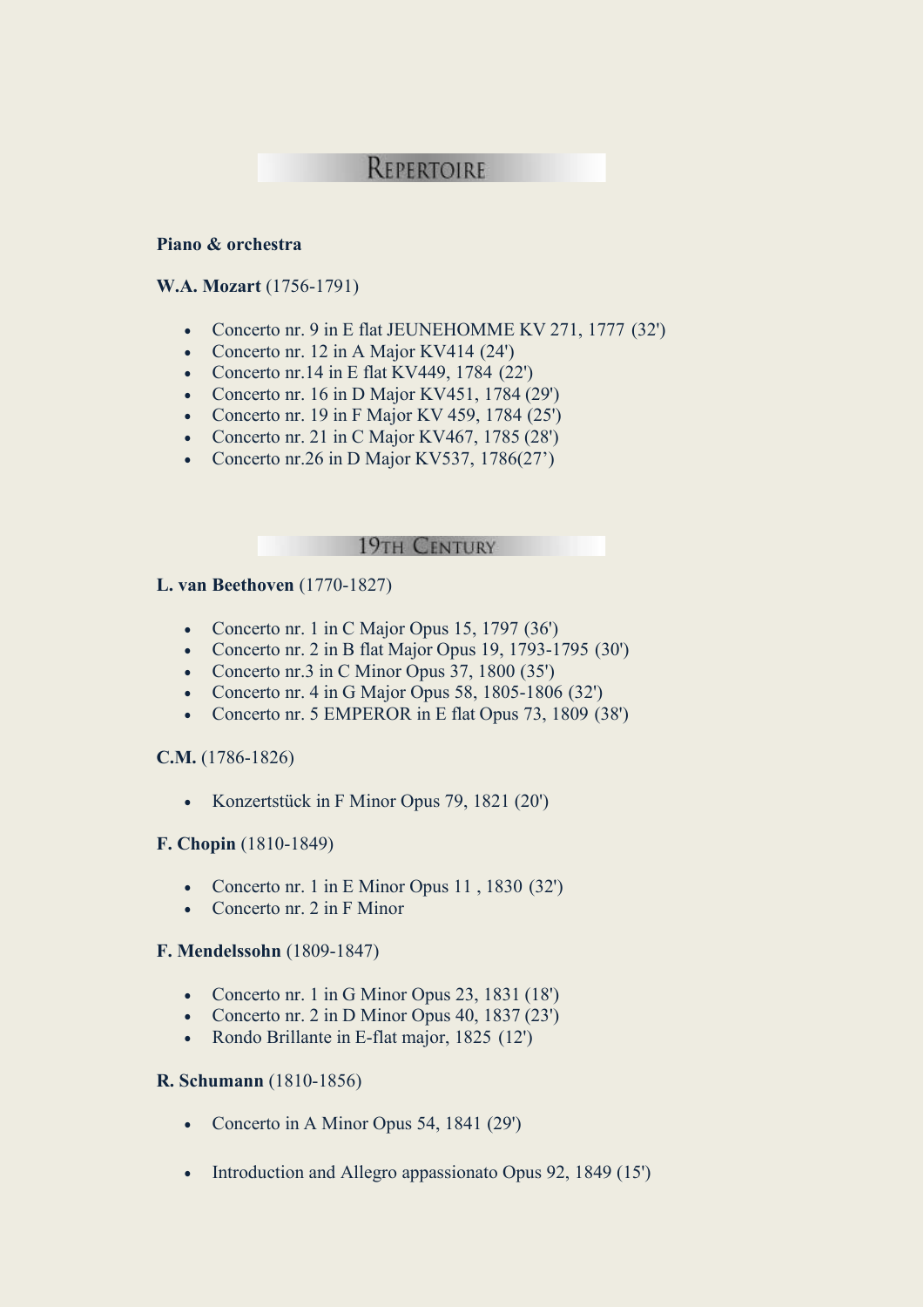## **F. Liszt** (1811-1886)

- Concerto nr. 1 in E flat, 1848-1849 (17')
- Totentanz S126, 1849-1859 (15')

## **F. Berwald** (1796-1868)

• Concerto in D Major, 1855 (20')

## **J. Brahms** (1833-1897)

- Concerto nr. 1 in D Major Opus 15, 1854-1858 (42')
- Concerto nr. 2 in B flat Opus 83, 1878-1881 (48')

## **E. Grieg** (1843-1907)

• Concerto in A Minor Opus 16, 1868 (29')

## **P Tchaikovsky** (1840-1893)

• Concerto nr. 1 in B flat Opus 23, 1875-1889 (32')

## **C. Saint-Saëns** (1835-1921)

- Concerto nr.2 in G Minor Opus 22, 1868 (22')
- Concerto nr.4 in C Minor Opus 44, 1875 (25')

## **A. Scriabin** (1872-1915)

• Concerto in F sharp Minor Opus 20, 1896 (27')

## **W . Stenhammar** (1871-1927)

- Concerto nr. 1 b-flat minor  $(42)$
- Concerto nr d-minor (35')

#### **20TH CENTURY**

## **S. Rachmaninov** (1873-1943)

- Concerto nr. 1 in F sharp Minor, Opus 1, 1891 -1917  $(26')$
- Concerto nr.  $2$  in C Minor Opus 18, 1900-1901 (32')
- Concerto nr. 3 in D Minor Opus 30, 1909 (36')
- Rhapsody on a theme of Paganini Opus 43, 1934 (22')
- Concerto nr. 4 in G Minor Opus 40, 1926-1941 (25'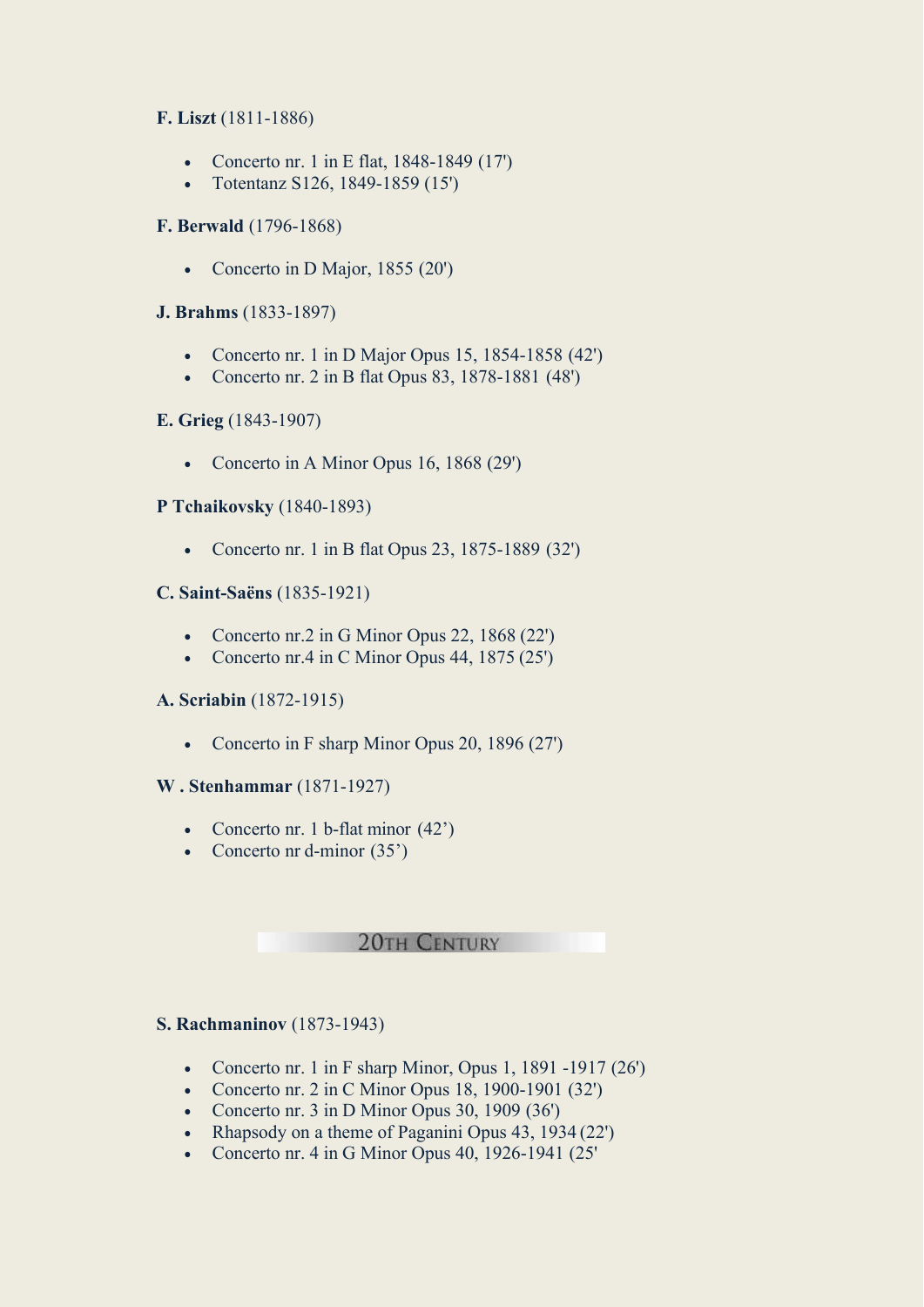## **S. Prokofiev** (1891-1953)

- Concerto nr. 1 in D flat, 1911-1912 (16')
- Concerto nr. 2 in G Minor Opus 16, 1912-1923 (30')
- Concerto nr. 3 in C Major Opus 26, 1917-1921 (27')
- Concerto nr. 5 in G Minor Opus 55, 1931 -1932 (25')

#### **Stravinsky** (1882-1971)

• Concerto with Wind instruments, 1923-1924 (20')

## **B. Martinu** (1890-1959)

- Sinfonietta giocoso, 1940 (28')
- Concerto nr.4 INCANTATIONS, 1955-1956 (20')

## **B. Bartók** (1881-1945)

- Concerto nr. 1, 1926, (23')
- Concerto nr. 2, 1930-1931 (26')
- Concerto nr. 3, 1945 (23')

## **P Hindemith** (1895-1963)

- THE FOUR TEMPERAMENTS with Strings, 1940-1943 (26')
- Concerto for piano and orchestra, 1945 (30')

#### **A Schönberg** (1874-1951)

• Concerto for piano op. 42 (21')

#### **M. Ravel** (1875-1937)

- Concerto for the left hand, 1930-1931 (17')
- Concerto in G Major, 1931 (20')

#### **S. Barber** (1910-1981 )

• Concerto Opus 38, 1962 (25')

## **E. Englund** (1916)

• Concerto nr 1, 1955 (23')